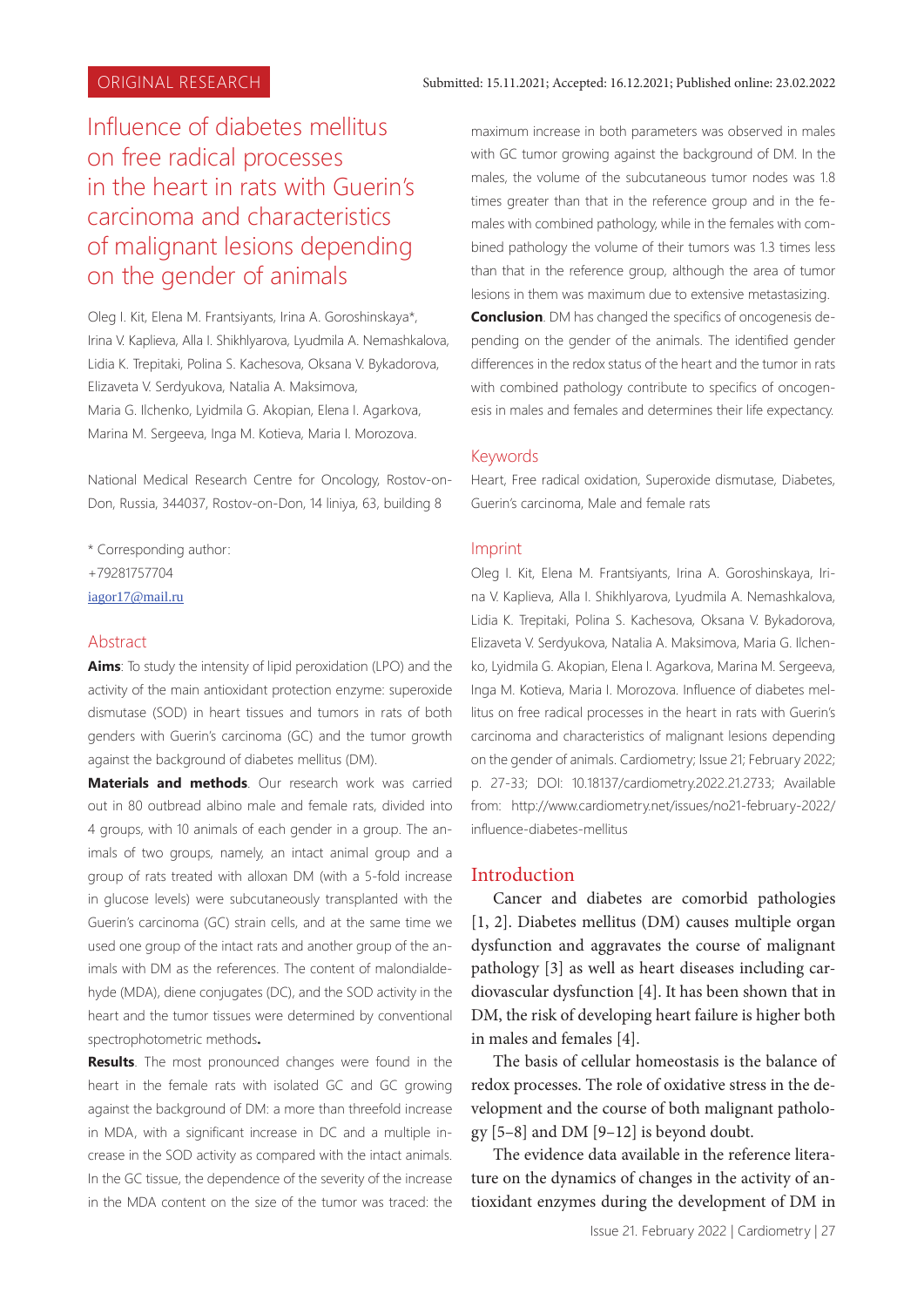blood of patients and tissues of experimental animals are inconsistent [10], and in case of a tumor growth against the background of diabetes, comprehensive experimental studies of the oxidative status of different tissues have not been carried out.

Both in malignant pathology and in DM, the dependence of the course of some pathological processes and the metabolic change features on the gender of experimental animals has been identified. Thus, certain significant gender differences were found in the regulation of the plasminogen system and the timing of the formation of experimental melanoma in mice against the background of chronic neurogenic pain [13], the functioning of the hypothalamic-pituitary-adrenal axes in the body in male and female mice with transplanted melanoma [14], and the effect of knockout of the urokinase gene on the growth of melanoma in the experiment [15]. Only in males with DM, a decrease in insulin-like growth factors and the IGFBP-1 carrier protein was observed in the heart tissue [16]. A rat model of gestational DM has shown the presence of the gender differences in the regulation of lipid metabolism in the fetal liver [17].

Taking into account the role of free radical processes and the dependence of the course of the pathological processes on the gender of experimental animals, as well as the pronounced effect of DM on the development of heart diseases, the aim of our work was to study the intensity of lipid peroxidation (LPO) and indicators of the anti-oxidant protection in the heart of rats of both genders with DM, Guerin's carcinoma (GC) and their combined pathology.

#### Materials and methods

The study included outbread albino rats of both genders weighing 180-220 g originated from the stock kept by the "Research Center of Biomedical Technologies" (Branch Andreevka, Moscow Region). All manipulations with the animals were in full compliance with *Directive 86/609/EEC* on the Protection of Animals Used for Experimental and Other Scientific Purpose. The record of the experimental study was approved by the Commission on Bioethics at the National Medical Research Center for Oncology of the Ministry of Health of Russia, Record No. 21/99 by the Ethics Committee dated September 1, 2020.

The animals were divided into 4 groups (10 animals of each gender per group): 1) intact animals; 2) animals with DM; 3) animals with growth of transplanted Guerin's carcinoma cells; 4) animals with growth of transplanted Guerin's carcinoma cells against the background of DM. To reproduce experimental diabetes, alloxan was intraperitoneally injected at a single dose of 150 mg/kg of body weight, and blood glucose levels were measured during a week. At the time of tumor transplantation in the animals of the fourth group, the average blood glucose level was 25.4±1.2 mmol/l, while in the group of intact animals it was 5.2±0.3 mmol/l. The rats of the third and fourth groups after 1 week of persistent hyperglycemia were subcutaneously injected with 0.5 ml of a suspension of the Guerin's tumor cells in a 1:5 dilution with saline solution. 3 days after the injection of the suspension of Guerin's carcinoma strain cells, the subcutaneous tumor growth was recorded. The animals of all groups were slaughtered with a guillotine 10 days after tumor transplantation in group 3 and 4.

The intensity of lipid peroxidation (LPO) processes was evaluated by the tissue contents of primary products - diene conjugates (DC) and TBA-positive products in terms of malondialdehyde (MDA) as the most stable secondary product of LPO. The activity of superoxide dismutase (SOD) was determined by the degree of inhibition of the reduction of nitroblue tetrazolium in the presence of the superoxide radical produced from the reaction of reduction of molecular oxygen by adrenaline in an alkaline medium; the enzyme activity was expressed in U/g of tissue. All indicators were determined in the 10% tissue homogenates by conventional spectrophotometric methods [18].

Statistical processing of the results was carried out with STATISTICA 10.0 using the Student's t-test for two independent samples, as well as using the nonparametric Mann-Whitney test. The compliance of the samples with the normal distribution was assessed using the Shapiro-Wilk test. In the tables, the data are presented as the mean value ± standard error of the mean (M±m), the median and the values of the lower and upper quartiles are also indicated: Me (Q25; Q75). Differences were considered statistically significant at p<0.05 and tending towards statistical significance at  $0.05 < p < 0.1$ .

### Results

The content of LPO products: MDA and DC, as well as the activity of SOD in the heart of the rats are presented in Table 1 herein.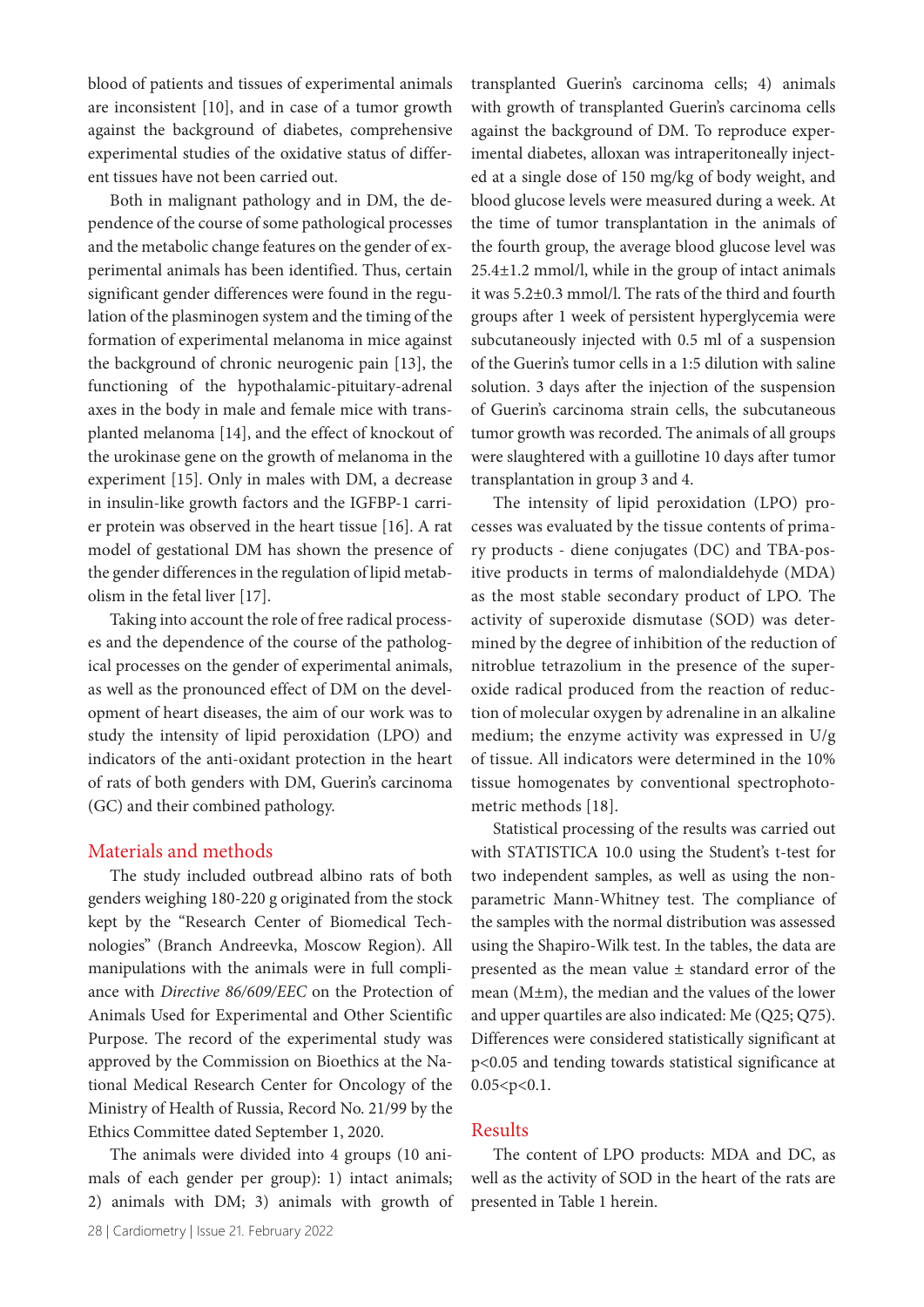#### Table 1

| The content of malondialdehyde, diene conjugates and the activity of superoxide dismutase in the heart tissue of rats with |  |
|----------------------------------------------------------------------------------------------------------------------------|--|
| diabetes mellitus during the development of Guerin's carcinoma                                                             |  |

| Parameters<br>$M+m$<br>Me (Q25; Q75) n=10 | Intact animals                                         | Diabetes mellitus                                                          | Guerin's carcinoma                                                                          | Diabetes mellitus<br>+ Guerin's carcinoma                                                                 |
|-------------------------------------------|--------------------------------------------------------|----------------------------------------------------------------------------|---------------------------------------------------------------------------------------------|-----------------------------------------------------------------------------------------------------------|
| MDA, nmol/g<br>males                      | $16.03 + 1.96$<br>17.37(13.59;19.86)                   | $14.87 \pm 2.66$<br>13.4(6.81;20.43)                                       | $14.86 \pm 1.2$<br>14.86 (12.72;17.01)                                                      | $12.86 + 1.13$<br>12.48(9.04;16.14)                                                                       |
| MDA, nmol/g<br>females                    | $14.46 + 1.3$<br>14.66(11.19;17.17)                    | $43.24 + 2.56$<br>43.03(38.71;46.29)<br>$p = 0.000000$<br>$p_3 = 0.000000$ | $46.89 + 2.23$<br>47.39(41.67;51.91)<br>p=0.000000<br>$p_3 = 0.000000$                      | $46.88 + 3.09$<br>45.11(39.23;56.27)<br>$p=0.000000$<br>$p_3 = 0.000000$                                  |
| DC, umol/a<br>males                       | $20.61 + 2.17$<br>21.62(14.87;25.94)                   | $24.5 + 1.71$<br>24.49(19.34;27.56)                                        | $42.05 + 1.5$<br>42.05(37.94;46.16)<br>p=0.000000<br>$p_1 = 0.000000$                       | $23.75 + 1.52$<br>22.92(19.15;26.44)<br>$p_2 = 0.000000$                                                  |
| DC, µmol/g<br>females                     | $20.69 + 0.81$<br>21.07(18.41;21.6)                    | $15.05 + 1.06$<br>15.22(12.31;16.42)<br>$p = 0.000515$<br>$p_3 = 0.000206$ | $36.37 + 3.62$<br>34.21(28.38;45.19)<br>p=0.000505<br>$p_1 = 0.000023$                      | 28.38+1.39<br>28.5(25.39;31.14)<br>p=0.000147<br>$p_1 = 0.000000$<br>$p_2 = 0.053960$<br>$p_3 = 0.037093$ |
| SOD, U/g<br>males                         | $30.29 + 3.43$<br>31.72(28.29;37.25)                   | $14.02 + 1.58$<br>13.07(10.18;18.29)<br>p=0.000419                         | $8.95 \pm 0.82$<br>8.85(7.61;11.09)<br>$p = 0.000010$<br>$p_1 = 0.010572$                   | $8.69 + 0.93$<br>8.46(6.17;11.66)<br>$p = 0.000010$<br>$p_1 = 0.009317$                                   |
| SOD, U/g<br>females                       | $8.38 \pm 0.82$<br>8.38(7.45;9.68)<br>$p_3 = 0.000007$ | $10.71 + 1.33$<br>10.71(8.19;12.66)                                        | $46.17 \pm 10.86$<br>47.6(13.81;71.5)<br>p=0.002739<br>$p_1 = 0.004540$<br>$p_3 = 0.003078$ | $52.88 + 4.6$<br>58.08(37.82;64.8)<br>p=0.000000<br>$p_1 = 0.000000$<br>$p_3 = 0.000000$                  |

**Notes:** Statistical significance of the differences: p - compared with the group of intact animals, p<sub>1</sub> - compared with the group of animals with diabetes mellitus,  $p_2$  - compared with the group of animals with Guerin's carcinoma,  $p_3$  - between males and females.

In the intact animals, there were no gender differences in the content of lipid peroxidation products in the heart reported. In the males, the MDA level remained unchanged both during the development of diabetes mellitus and the growth of Guerin's carcinoma and in case of comorbidity, i.e. the malignant growth in diabetic rats. In contrast to the males, the females showed a sharp increase in the content of MDA in the heart tissue under all conditions studied. In diabetes mellitus, the level of MDA increased by a factor of 3, and with the growth of Guerin's carcinoma, both against the background of diabetes and without the latter, it was found to be 3.2 times greater as compared with the intact animals. At the same time, a highly significant excess of the MDA content in the females against the males was observed: in diabetes mellitus it was 2.9 times greater, in case of Guerin's carcinoma it was 3.2 times greater, and under comorbidity it was 3.6 times higher ( $p = 0.000000$  in all cases).

The content of DC in DM in the heart of the males did not change significantly, and in the females it turned out to be reduced by 27.3% ( $p =$ 0.0005) as against the intact animals that resulted in the appearance of the gender differences: in the males, the level of this LPO product became higher than that in the females by  $38.8\%$  (p=0.0002). With Guerin's carcinoma, an increase in the DC content was observed in the animals of both genders: in the males by 104% (p=0.000000), and in the females by 75.8% (p=0.0005) versus the intact animals of the corresponding gender. At the same time, with Guerin's carcinoma, the DC level was higher than that found in the animals with DM: in the males by 71.6% and in the females by 141.7% (p≤0.00002). With the growth of Guerin's carcinoma against the background of DM, the content of DC was lower than that in the animals with the malignant growth only: in the males by 43.5% (p=0.000000) and in the females by 22% (p=0.05). In this case, the level of the above mentioned product in the females remained higher by 37.2% than that recorded in the intact females (p=0.0001) and exceeded the level in the males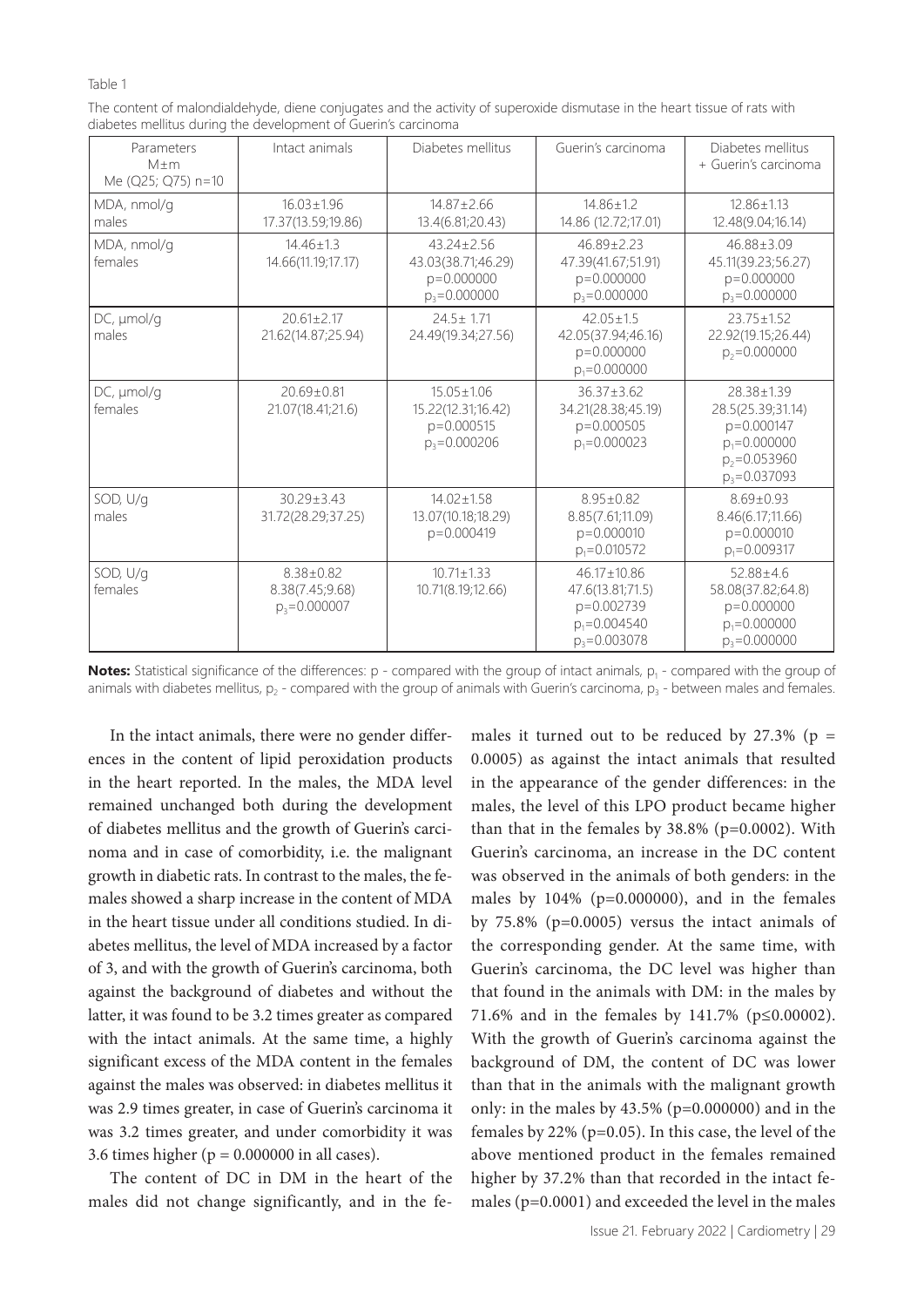with combined pathology by 19.5% (p=0.037). In the males with combined pathology, no significant differences from the intact animals were observed.

Particularly pronounced differences between the males and the females were observed in the activity of SOD as the main antioxidant enzyme, which largely determined the severity of oxidative stress and also labially responded to the level of the LPO intermediates. In the males, there was a decrease in the SOD activity under all the studied pathological condition: the most pronounced reduction by 70.5% under the malignant growth of Guerin's carcinoma only and by 71.3% with the tumor growth against the background of DM ( $p = 0.00001$ ), while as in DM itself, the SOD activity was lower by 53.7% than that in the intact males (p=0.0004) and higher than in both groups with Guerin's carcinoma by 56.6-61.3% (p=0.01). In the females, in which the SOD activity in the heart in the intact state was 3.6 times lower than that found in the males ( $p = 0.000007$ ), with the growth of Guerin's carcinoma, the SOD activation was observed on average by a factor of 5.5-6. With the development of the tumor in the animals with DM, an increase in the enzyme activity was recorded to be 6.3 times versus the intact females and 4.8 times against the animals with DM (p=0.000000 in both cases).

An increase in the content of MDA was also demonstrated in the mitochondrial fraction of the heart in the female rats with DM by a factor of 1.9 and in those with the growth of Guerin's carcinoma against the background of DM by a factor of 1.7 [19,20].

Having identified the significant gender differences in the severity of the changes in lipid peroxidation products and the SOD activity in the heart during the growth of Guerin's carcinoma against the background of DM and in the animals without DM, taking into account the importance of free radical processes in a tumor invasion, we compared the data obtained with the characteristics of the tumor growth in males and females in the presence and absence of DM in the animals.

As can be seen from Table 2 herein, in the males with DM, the average tumor volume was by 75.4% (p=0.0041) larger than that found in the animals with the growth of Guerin's carcinoma in the males without DM, while in the females, on the contrary, there was a tendency to inhibition of the tumor growth. In this case, in the females with DM, the average tumor volume was 3 times (p=0.0001) less than that recorded in the males. A distinctive feature of the tumor process developing against the background of DM in the females was a combination of small sizes of subcutaneous primary tumor nodes with a generalization of the process, accompanied by metastatic lesions of the parietal and visceral peritoneum, ovaries, kidneys and the development of ascites.

The study of the LPO parameters in the tumor tissue revealed some differences between the males and females. The content of MDA in the tissue of Guerin's carcinoma, which developed against the background of DM, was 86.7% (p=0.0025) higher in the males than in the tumor of the animals without DM, and

Table 2

| Parameters<br>$M+m$<br>Me (Q25; Q75) n=10 | <b>MALES</b>                         |                                                      | FEMALES                                                  |                                                                    |
|-------------------------------------------|--------------------------------------|------------------------------------------------------|----------------------------------------------------------|--------------------------------------------------------------------|
|                                           | Guerin's carcinoma                   | Mellitus + Guerin's<br>carcinoma                     | Guerin's carcinoma                                       | Mellitus + Guerin's<br>carcinoma                                   |
| V tumor, $cm3$                            | $68.14 \pm 8.38$                     | $119.5 + 12.4$<br>$p = 0.004113$                     | $50.41 \pm 5.22$                                         | $39.33 \pm 3.84$<br>$p_1 = 0.000097$                               |
| MDA, nmol/g                               | $0.722 + 0.076$<br>0.71(0.56; 0.86)  | $1.348 \pm 0.162$<br>1.12(0.9;1.6)<br>$p = 0.002548$ | $0.447 + 0.043$<br>0.42(0.38;0.49)<br>$p_1 = 0.005742$   | $0.387 + 0.081$<br>0.30(0.19; 0.69)<br>$p_1 = 0.000047$            |
| $DC, \mu$ mol/g                           | $33.34 \pm 5.65$<br>26.63(20.9;38.4) | $24.27 + 1.54$<br>24.27(19.6;27.7)                   | 25.56+2.86<br>24.02(20.6;30.4)                           | $19.72 + 1.14$<br>20.15(16;22.6)<br>p=0.074148<br>$p_1 = 0.029023$ |
| SOD, U/q                                  | $5.64 + 0.745$<br>5.96(3.63;7.65)    | $9.59 + 1.717$<br>8.27(5.49;13.59)<br>p=0.049200     | $8.638 \pm 0.743$<br>8.5(6.26;10.84)<br>$p_1 = 0.010726$ | $10.39 + 0.717$<br>10.39(8.6;11.4)                                 |

The content of malondialdehyde, diene conjugates and the activity of superoxide dismutase in tumor tissue of rats with diabetes mellitus during the development of Guerin's carcinoma

**Notes:** Statistical significance of differences: p - compared with the group of animals with Guerin's carcinoma, p<sub>1</sub> - between males and females.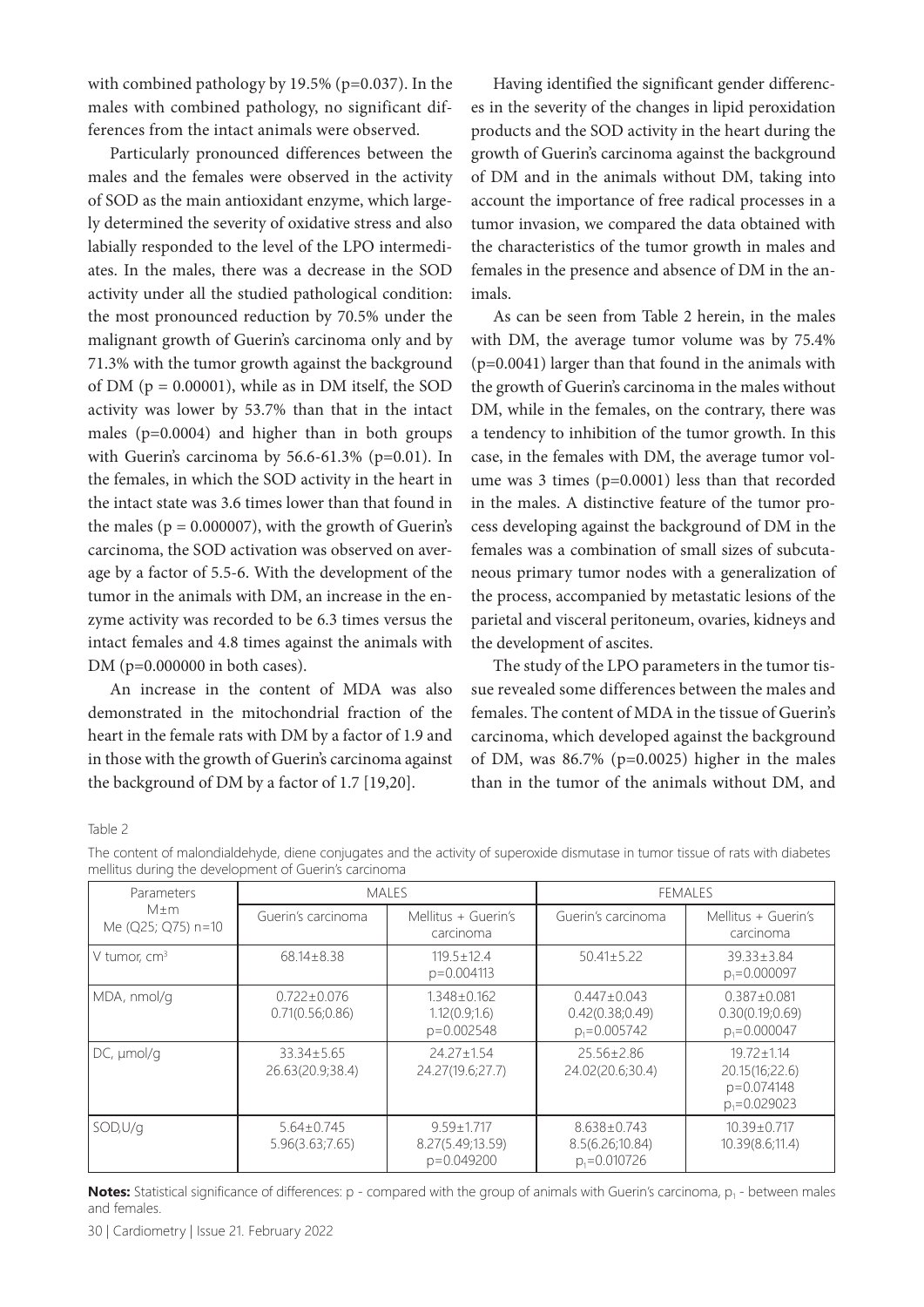in the females there were no significant differences between these groups. As to the content of DC, only a tendency to a lower level (by 13.4%, p=0.074) was revealed with the tumor growth against the background of DM in the females. At the same time, in the tumor tissue of the males, the level of MDA and DC was higher than that found in the females, with the tumor growth in the animals with DM, the differences in MDA reached 3.5 times ( $p = 0.00005$ ), and for DC the difference was 23.1% (p=0.029). This indicates a higher intensity of lipid peroxidation in the tumor tissue of the males compared with that in the females, especially in comorbidities. The SOD activity in the tumor of the males with DM was increased by 70% (p=0.049), and no significant differences therein were found in the tumor of the females (see Table 2 herein).

## Discussion

Our comparative analysis of the content of the lipid peroxidation products in the heart showed that in DM the changes were detected only in the females and consisted of a 3-fold increase in MDA and a decrease in DC by 27%. In both groups with Guerin's carcinoma, we observed in the females an accumulation of both LPO products and a multiple increase in the SOD activity in most animals, while the malignant growth in the males did not lead to an increase in the content of MDA, and the level of DC was increased only under the independent growth of Guerin's carcinoma that was accompanied by a decrease in the SOD activity by a factor of 3.4-3.5 as compared with the intact males. Thus, as opposed to the males, the females were characterized by a sharp intensification of lipid peroxidation in the heart, which, under the conditions of the multiply increased SOD activity, indicates the development of pronounced oxidative stress in this most important organ.

In this case, the males with DM are characterized by a highly significant threefold excess of the tumor volume compared with the females. It can be assumed that one of the factors that ensure the greatest tumor growth in the males with DM is the intensification of lipid peroxidation and the activation of SOD in the tumor tissue, which protects tumor cells from the development of oxidative stress. The dependence of the tumor growth on the oxidative status has been also shown in earlier studies

conducted by our Research Center [21-24]. This mechanism of the tumor progression is discussed by the latest reviews published in the reference papers abroad [25,26]. While in the females, generalization of the malignant process became possible due to a pronounced intensification of free radical processes in the cardiovascular system, and, consequently, damage to the vascular wall facilitating the extravasation of circulating tumor cells from the bloodstream into the tissues. It is the hematogenous route of metastasizing that is most likely appears in case of tumor cell dissemination to the kidneys, ovaries, and peritoneum, which is characteristic of the female rats with the development of a tumor process against the background of DM. Oxidative damage to the heart in the females with the malignant growth against the background of DM can contribute to a decrease in life expectancy, the average duration of which in case of Guerin's carcinoma in the females with DM was 1.6 times shorter than that recorded in the females without DM.

# **Conclusions**

1. Intensification of free radical processes in the heart in the female rats during the growth of Guerin's sarcoma against the background of DM may reflect or rather contribute to the deterioration of the health state in the animals, leading to a more pronounced tumor invasion in them and resulting in their accelerated death.

2. Intensification of lipid peroxidation in the tumor itself, which is typical only for the males with DM, is one of the factors for increasing the size of the primary tumor, which has been found 3 times larger in the males than that recorded in the females with DM.

# Statement on ethical issues

Research involving people and/or animals is in full compliance with current national and international ethical standards.

# Conflict of interest

None declared.

# Author contributions

The authors read the ICMJE criteria for authorship and approved the final manuscript.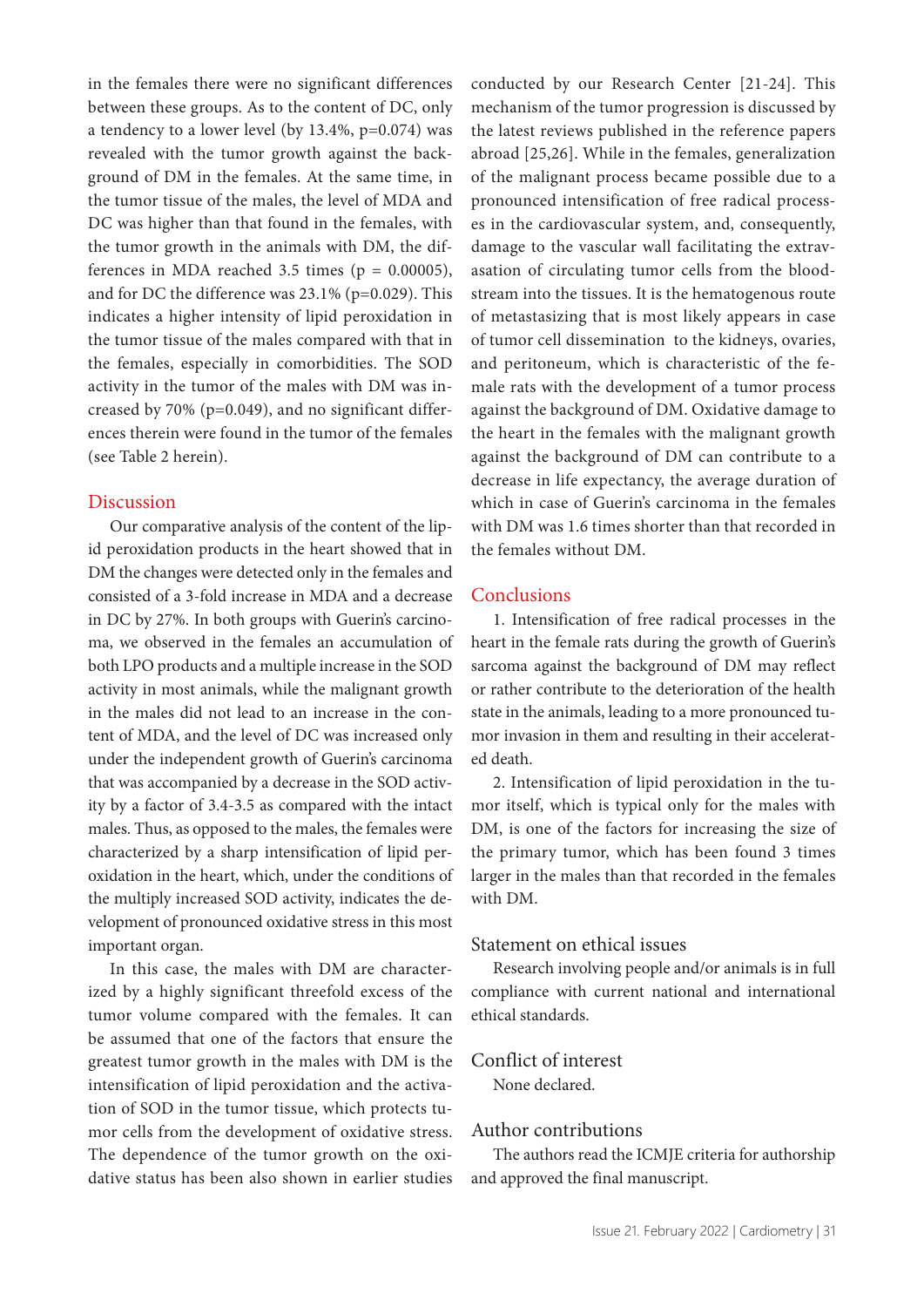### References

1. Lega IC, Lipscombe LL. Review: Diabetes, Obesity, and Cancer-Pathophysiology and Clinical Implications. Endocr Rev. 2020 Feb 1;41(1):bnz014. doi: 10.1210/endrev/bnz014. PMID: 31722374.

2. Dariya B, Nagaraju GP. Advanced glycation end products in diabetes, cancer and phytochemical therapy. Drug Discov Today. 2020;25(9):1614-23. doi: 10.1016/j.drudis.2020.07.003

3. Abudawood M. Diabetes and cancer: A comprehensive review. J Res Med Sci. 2019 Oct 25;24:94. doi: 10.4103/jrms.JRMS\_242\_19.

4. Crisafulli A, et al. Diabetic Cardiomyopathy and Ischemic Heart Disease: Prevention and Therapy by Exercise and Conditioning. Int J Mol Sci. 2020 Apr 21;21(8):2896. doi: 10.3390/ijms21082896.

5. Liu MB, Podobets IS, Edygenova AK, Liu BN. Reactive oxygen species and peroxygenation in invasion and metastasis of neoplasms. Advances in modern biology. 2004;124(4):329-41. [in Russian]

6. Dawane JS, Pandit VA. Understanding redox homeostasis and its role in cancer. J. Clin. Diagnos. Res. 2012; 6(10): 1796-1802. DOI: 10.7860/ JCDR/2012/4947.2654.

7. Prasad S, Gupta SC, Tyagi AK. Reactive oxygen species (ROS) and cancer: Role of antioxidative nutraceuticals. Cancer Letters. 2017; 387:95-105.

8. Kashyap D, et al. Role of Reactive Oxygen Species in Cancer Progression. Current Pharmacology Reports. 2019. 5:79–86. https://doi.org/10.1007/s40495- 019-00171-y

9. Menshchikova EB, et al. Oxidative stress. Pathological conditions and diseases. Novosibirsk: Siberian University Publishing House. 2017. 284 p. [in Russian]

10. Chistyakova OV, Sukhov IB, Shpakov AO. The role of oxidative stress and antioxidant enzymes in the development of diabetes. Russian Physiological Journal named after I.M. Sechenov. 2017;103(9):987–1003. [in Russian]

11. Darenskaya MA, Kolesnikova LI, Kolesnikov SI. Oxidative stress: pathogenetic role in the development of diabetes mellitus and its complications, therapeutic approaches to correction. Bulletin of Experimental Biology and Medicine. 2021;171(2):136-49. doi: 10.47056/0365-9615-2021-171-2-136-149 [in Russian]

12. Yaribeygi H, Sathyapalan T, Atkin SL, Sahebkar A. Molecular Mechanisms Linking Oxidative Stress and Diabetes Mellitus. Oxid Med Cell Longev. 2020 Mar 9;2020:8609213. doi: 10.1155/2020/8609213. PMID: 32215179; PMCID: PMC7085395.

13. Kit OI, et al. Urokinase and its receptor in skin melanoma reproduced against the background of chronic neurogenic pain in mice of both sexes in a comparative aspect. Issues of Oncology. 2020; 66 (4): 445-450. https://doi.org/10.37469/0507-3758-2020- 66-4-445-450. [in Russian]

14. Frantsiyants EM, et al. Influence of the growth of B16/F10 graft melanoma on the functioning of the hypothalamic-pituitary-adrenal axes of the body in male and female mice. University News. North Caucasian region. Natural Sciences. 2017;195-2(3-2):118-24. DOI: 10.23683/0321-3005-2017-3-2-118-124 [in Russian]

15. Frantsiyants EM, et al. Effect of urokinase gene knockout on melanoma growth in experiment. Siberian Scientific Medical Journal. 2019; 39(4): 62-70. DOI:10.15372/SSMJ20190408 [in Russian]

16. Frantsiyants EM, et al. Insulin-like growth factors and their binding proteins in the heart in rats in experimental diabetes mellitus, growing guerin's carcinoma and under their combination. Cardiometry. 2021;18:138-44.

17. Fornes D, et al. Maternal diets enriched in olive oil regulate lipid metabolism and levels of PPARs and their coactivators in the fetal liver in a rat model of gestational diabetes mellitus. J Nutr Biochem. 2020 Apr;78:108334. doi: 10.1016/j.jnutbio.2019.108334. Epub 2020 Jan 7. PMID: 32004928.

18. Arutyunyan AV, Dubinina EE, Zybina NN. Methods for assessing free radical oxidation and the antioxidant system of the body. Guidelines. St. Petersburg; 2000. 104. [in Russian]

19. Frantsyants EM, et al. The effect of diabetes mellitus under tumor growth on respiratory function and free radical processes in heart cell mitochondria in rats. Cardiometry. 2021; 18:50-3.

20. Frantsyants EM, et al. The functional state of mitochondria of cardiomyocytes in a malignant process against the background of comorbital pathology in the experiment. South Russian Journal of Cancer. 2021;2(3):13-22. doi: 10.37748/2686- 9039-2021-2-3-2

21. Frantsyants EM, et al. Changes in the antioxidant status of the blood of patients with inoperable gastric cancer after chemotherapy. Problems in oncology. 1999;45(6):607-11. [in Russian]